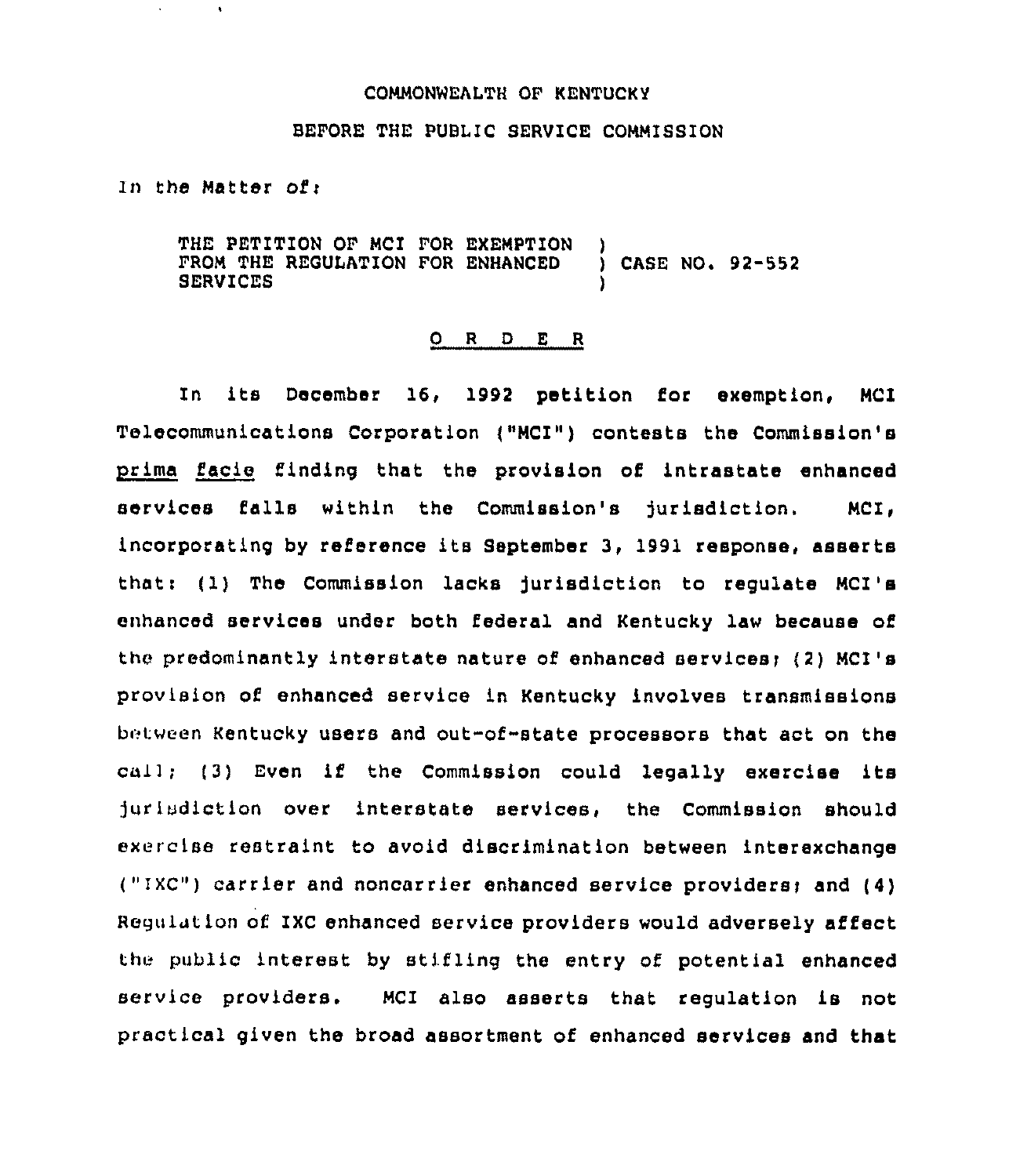MCI may have no means for identifying the location of an end-user of any upocific enhanced service call.

# STATUTORY BASIS FOR COMMISSION JURISDICTION

Before tha Commission can determine whether the enhanced uvrv)cas of MCI or any Other utility should be exempted from ita jurisdiction, the Commission must first determine that it has Jurisdiction over the intrastate provision of enhanced sorvioea. Thu Commission has Jurisdiction over utilities, statutorily defined ac,

any person except a city, who owns, controls or operates or manages any facility used or to bc used for or in connection with the transmission or conveyance over wire in sir or otherwise, of any message by telephone or telegraph for the public, for compensation,

"Facility" includes

all property, means and instrumentalities owned, operated, leased, licensed, used, furnished or supplied for, by, or in connection with the business of any  $u$ tility.

 $KRS$  278.010(3)(e) and (9) and 278.040. Based on this broad language of the Kentucky statute, the Commission has jurisdiction to regulate any intrastate enhanced service call,

Intrastate calls, subject to the jurisdiction of the Commission, are those which originate and terminate within the Commonwealth of Kentucky. The routing of the coll by tha telephone utility outside of Kentucky, or the storage of information by the utility outside of Kentucky, does not change the call into an interstate call.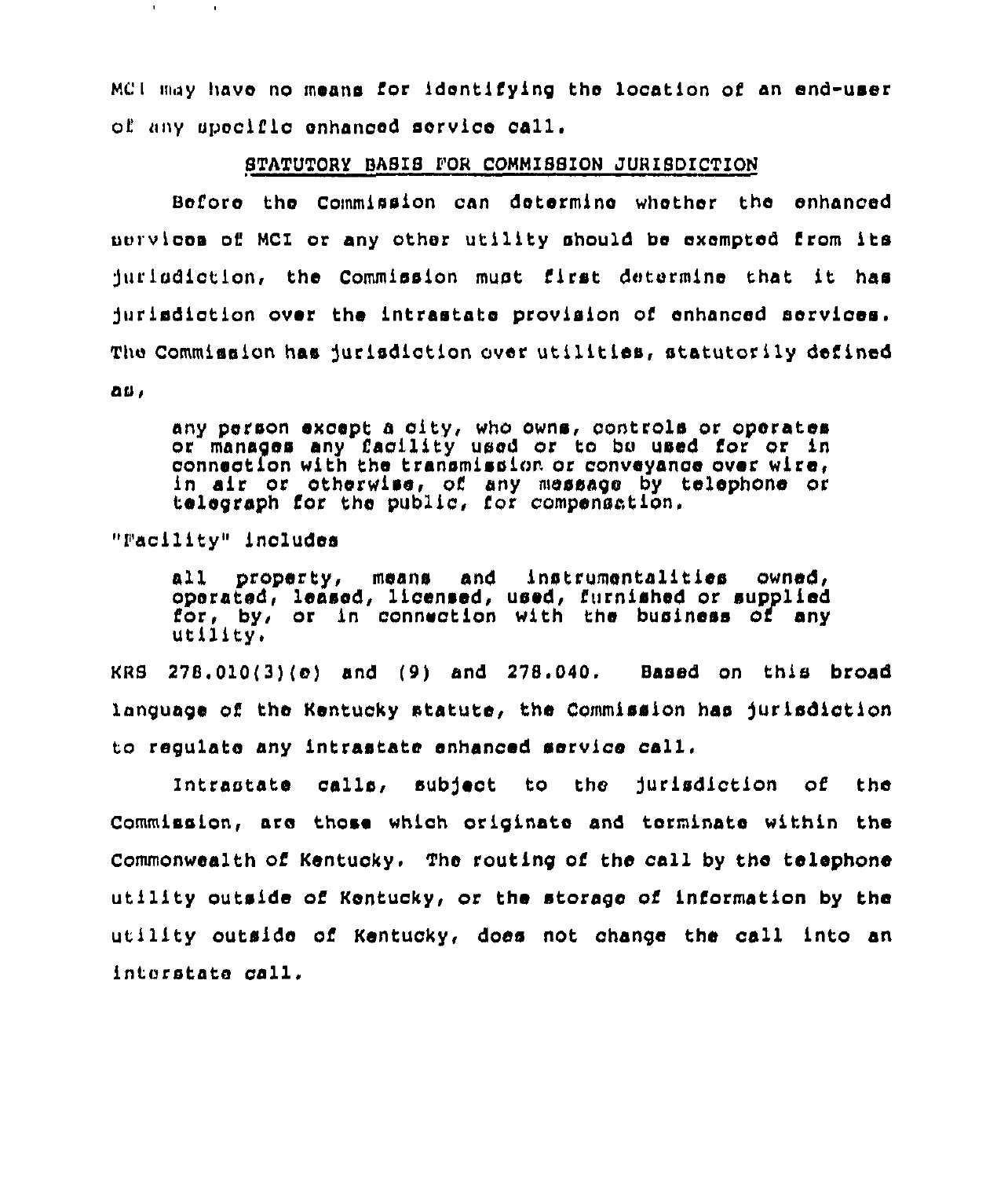## CALIFORNIA V. FCC: NINTH CIRCUIT'S REVERSAL

The Federal Communications Commission ("FCC") preempted state regulation of enhanced services through its Computer Inguiry III proceeding (amendment of Sections 64.702 of the Commission Rules and Regulations, CC Docket No. 85-229). However, the Ninth Circuit in People of the State of Cal. v. F.C.C., 905 F.2d 1217 (1990), reversed the PCC's decision and remanded the proceeding back to the FCC. The Ninth Circuit traces the history of structural separations found in the Second Computer Inguiry proceedings, 77 F.C.C. 2d 384 (F.C.C., 1980), which were "designed to protect the integrity of two distinct markets - the unregulated mark<mark>et f</mark>or enhanced services and the regulated market for basic telephone service," 905 F.2d at 1228. The Court then states that the FCC "reversed course and announced its intention to relieve the BOCs [Bell Operating Companies] of the separation reguirements." Id. The FCC concluded that the cost of separation exceeded the public benefits and "proposed to replace the requirement with accounting and other nonstructural regulations." Id. at 1229.

The regulatory goals resulting from structural separation could be achieved, according to the PCC, by two non-structural safeguards. First, the FCC would develop cost allocation methods to minimize the BOCs'bility to shift costs from their unregulated to regulated activities. Second, the FCC adopted regulations specifically designed to prevent the BOCs from exercising their market power and providing network access to discriminate against competing providers of enhanced services. This antidlscrimination

 $-3-$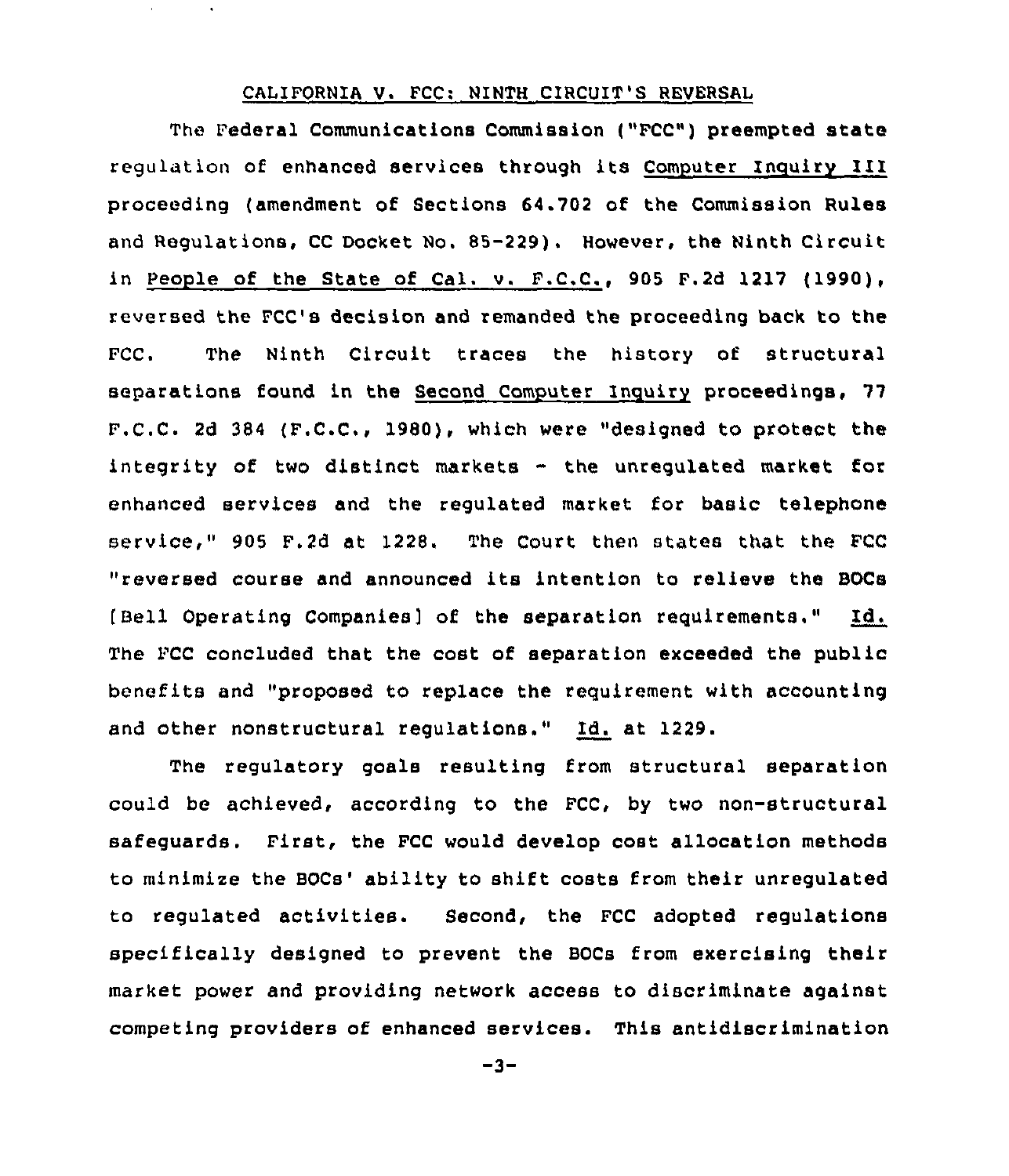regulation had three prongs: (a) an open network policy requiring BOCs to make the network as accessible to competitors as to the BOCs; (b) requiring BOCs to notify competitors of changes in the network that may affect their provision of enhanced services; and (c) requiring BOCs to provide competitors with information about customer use of the telephone network. Id.

The Ninth Circuit held that it was arbitrary and capricious for the FCC to "abandon structural separation and rely on cost accounting regulations to provide regulatory protection for ratepayers and competitors against the harmful affects of crosssubsidization." Id. at 1238.

In addition to separation requirements, Computer Inquiry III preempted nearly all state regulation of the sale of enhanced services by communications common carriers.

The FCC orders had precluded state regulators from three areas: (1) tariffing of enhanced services sold by communications carriers; (2) requiring communications carriers to maintain structural separation from their basic and enhanced service operations; and (3) requiring nonstructural safeguards that are inconsistent or more stringent than the FCC's nonstructural safeguards. In the Ninth Circuit case, the State of California asserted that the FCC preemption orders violated  $S2(b)(1)$  of the Communications Act which denies FCC Jurisdiction with respect to charges, classifications, practices, services, facilities, or regulations for or in connection with intrastate communication

 $-4-$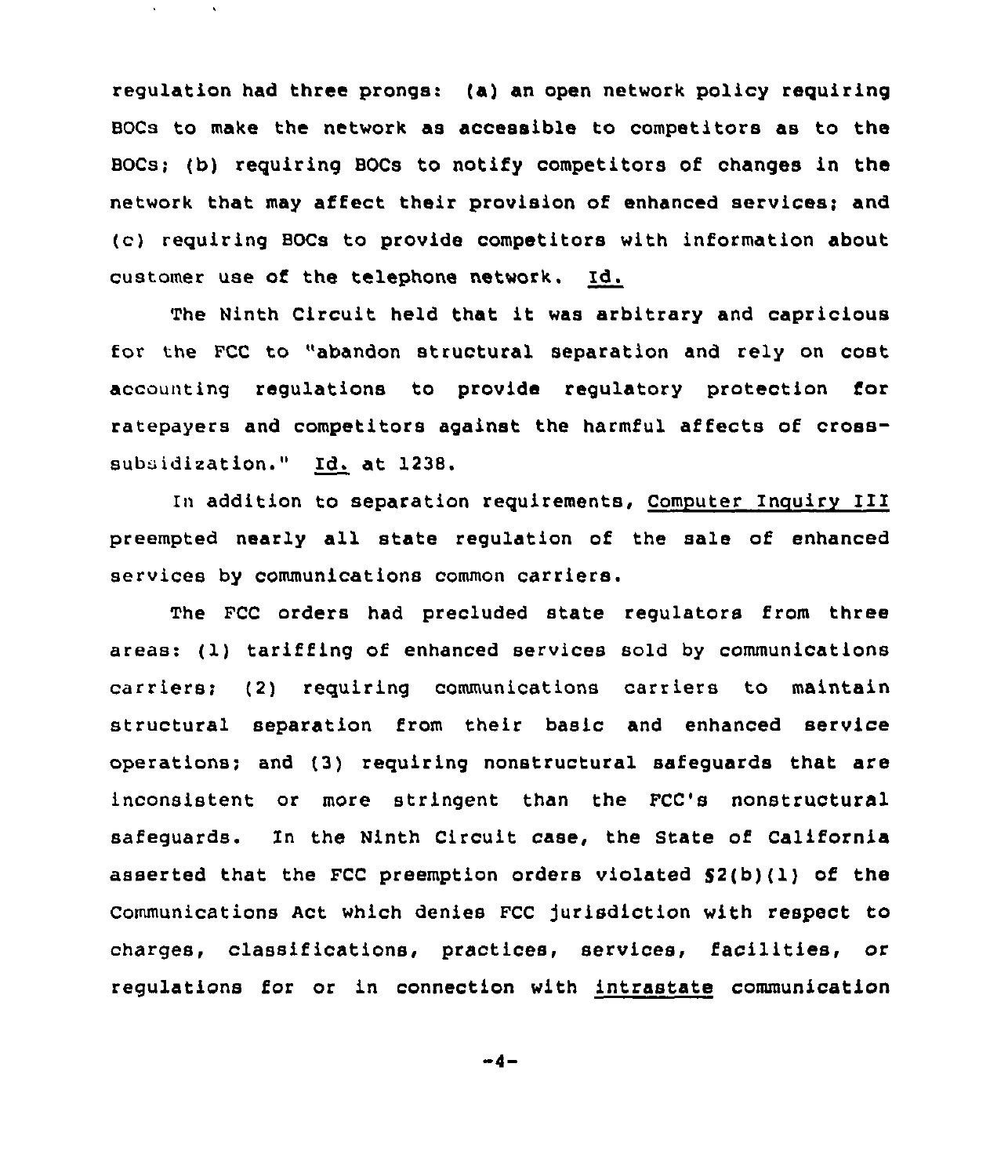service by wire or radio of any carrier. <sup>47</sup> U.S.C. 5152(b)(1). Id. at 1239. (Emphasis added.)

Quoting Louisiana Public Service Commission v. FCC, 476 U.S. 355 at 370, the Ninth Circuit stated that the sphere of state authority which the Communications Act "fences off from FCC reach or regulation" includes at a minimum services that are delivered by <sup>a</sup> telephone carrier in connection with its intrastate common carrier telephone services. According to the Ninth Circuit, "as long as enhanced services are provided by communications carriers over the intrastate telephone network, the broad 'in connection with' language of  $$2(b)(1)$  placed them squarely within the regulatory domain of the state." 905 F.2d at 1240. The Ninth Circuit, thus, rejected any distinction between basic and enhanced services when establishing jurisdiction. Accordingly,  $S^2(b)(1)$  of the Communications Act fences off from FCC reach or regulation intrastate communications applicable to enhanced services as well as basic services.

Next, the Ninth Circuit addressed the "impossibility" exception to the  $$2(b)(1)$  restrictions on the FCC's preemption authority. The FCC had argued that its preemption of state-imposed structural separation requirements and some state-imposed nonstructural safeguards was valid because such state regulations could not feasibly coexist with the Computes inquiry III scheme. Id. at 1242. The Ninth Circuit recognised the impossibility exception to  $S^2(b)(1)$  but, quoting NARUC v. F.C.C., 880 F.2d 422, 429, stated that this exception was a "limited one" and that "the

 $-5-$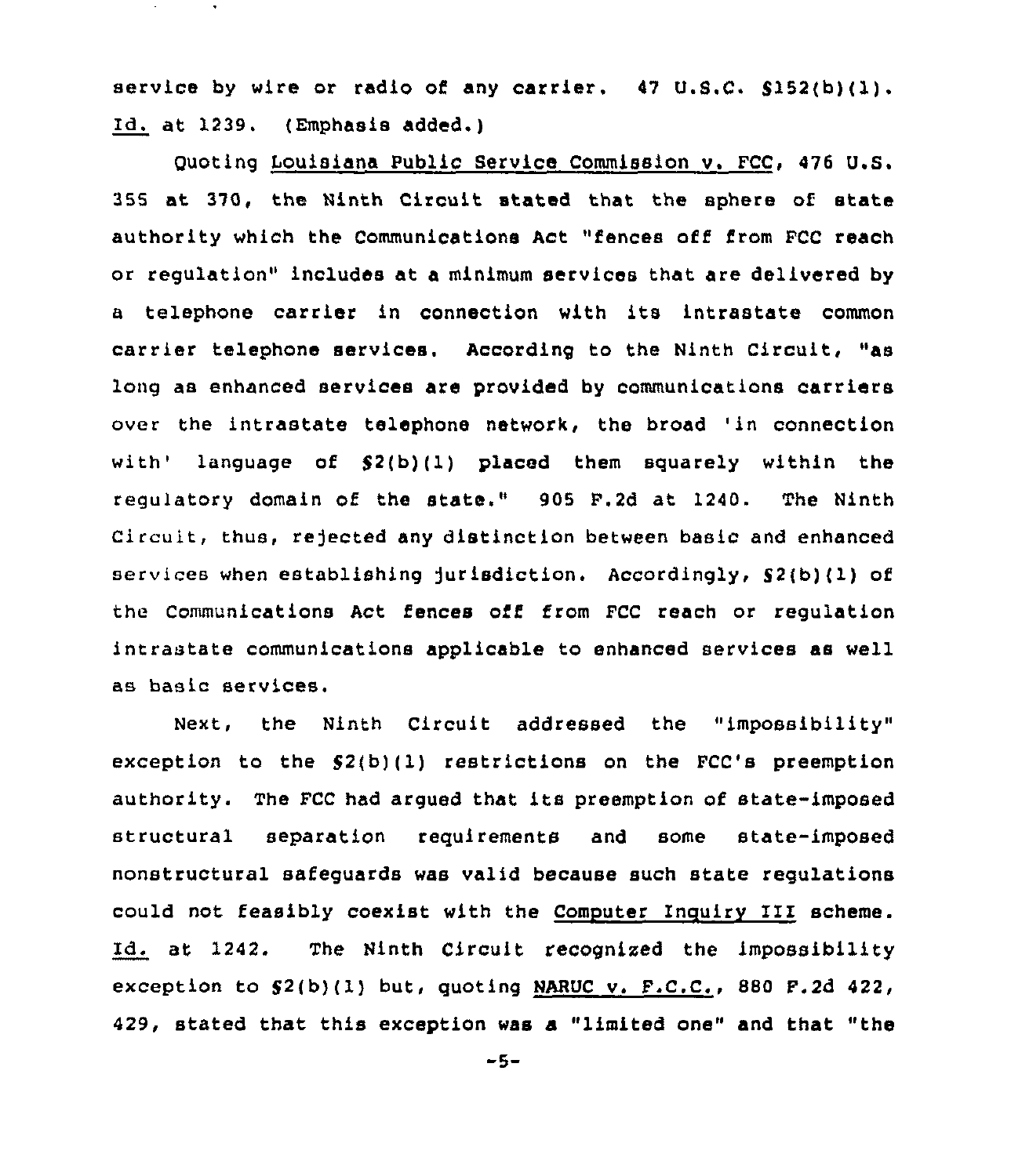FCC bears the burden of justifying its entire preemption order by demonstrating that the order is narrowly tailored to preempt only such state regulation as would negate valid FCC regulatory goals." 905 F.2d at 1243.

The Ninth Circuit reversed the FCC's preemption of state structural separation requirements (not an issue here in Kentucky) because the FCC neglected to address "the possibility that enhanced services may be offered on a purely intrastate basis." Id. at 1244.

Concerning the FCC preemption of state nonstructural safeguards, the Ninth Circuit held that the record failed to support the FCC's preemption of (1} all state nonstructural safequards applicable to AT&T and the BOCs which are inconsistent with the nonstructural safeguards imposed on AT&T and the BOCs by the FCC; and (2) all state nonstructural safeguards applicable to the independent communications carriers that are more stringent than those imposed by the FCC on AT&T and the BOCs. Id. The Ninth Circuit held that "an argument that state regulation will negate valid federal purposes in 'many' cases does not suffice to justify preemption of all state regulations in an area. The impossibility exception to  $S(2(b)(1)$  is a narrow one that may be invoked only when state and federal regulation cannot feasibly coexist." Id.

In conclusion, the Ninth Circuit held that the FCC failed to carry its burden of showing that its preemption orders are necessary to avoid frustrating its regulatory goals and therefore

 $-6-$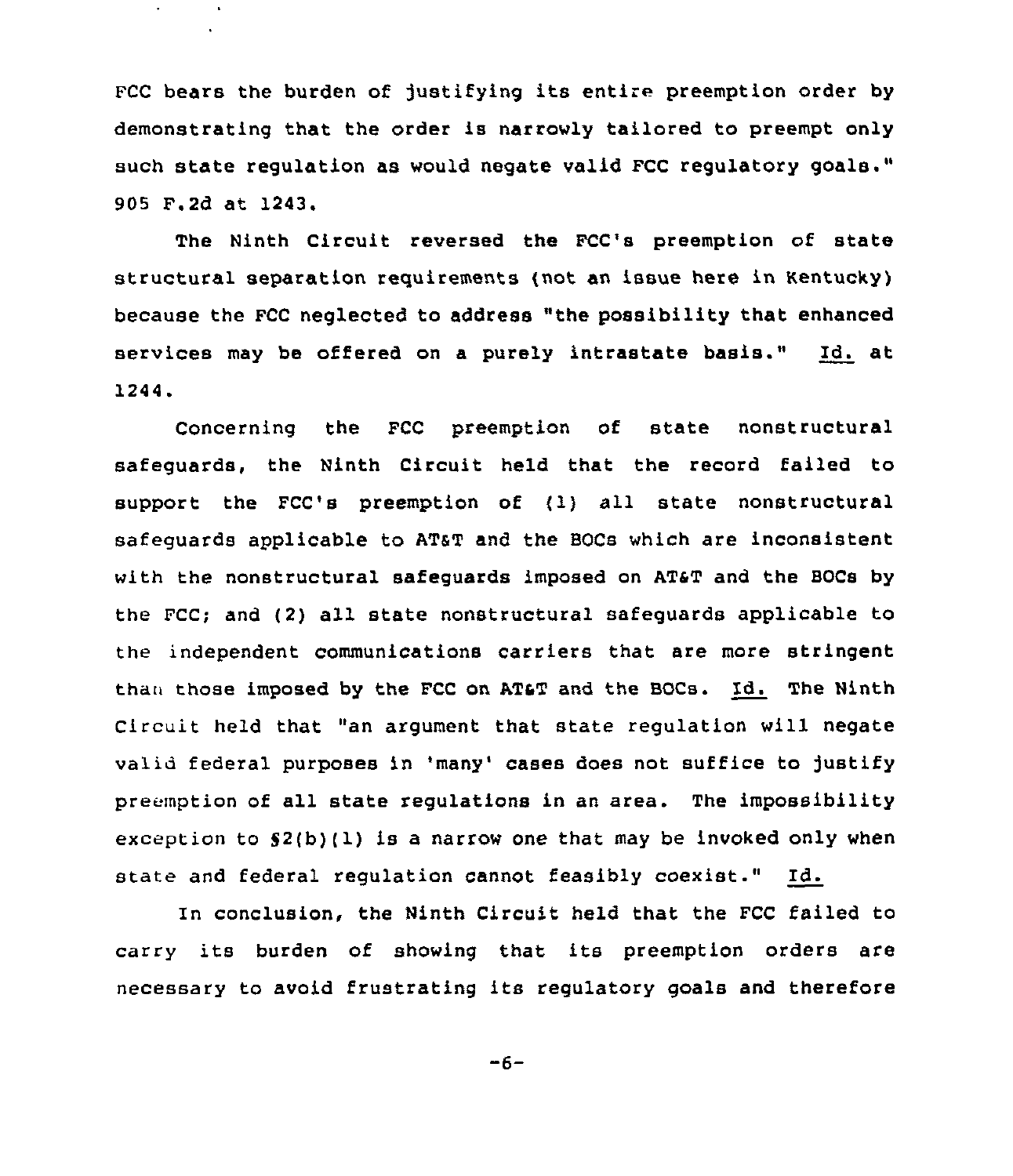vacated the Computer Inculry III orders and remanded to the FCC for further proceedings consistent with this opinion. Id. at 1246.

## CONPUTER INQUIRY III RENAND PROCEEDINGS

Next, we turn to consideration of the FCC's Computer Inguiry III Remand Proceedingsi Bell Operating Company Safeguards and Tier I Local Exchange Company Safeguards. CC Docket No. 90-623 released December 20, 1991 ("Remand Proceedings"). The FCC on remand declined to preempt all the state regulation preempted in Computer Inouiry 111 but did preempt certain forms of state regulation that would thwart or impede federal objectives. Id. at paragraph l.

The Ninth Circuit concluded that the FCC could have justified its preemption decision on the grounds that the national interest in allowing the BOCs to compete more efficiently in the enhanced services industry justified reduced regulatory protection against cross-subsidization. Lacking this finding, the Ninth Circuit held that the FCC acted arbitrarily in removing structural separation safeguards and preemptinq state regulation of enhanced services. Id. at paragraph 4.

In response to the Ninth Circuit, the FCC adopted a strengthened set of cost accounting safeguards which in its opinion constitute an effective alternative to structural separation to protect against cross-subsidization. Also, the FCC adopted various safeguards against discrimination including network disclosure rules, nondiscrimination reporting reguirements, and revised Customer Proprietary Network Information (CPNI) rules. Id. at paragraph 10.

 $-7-$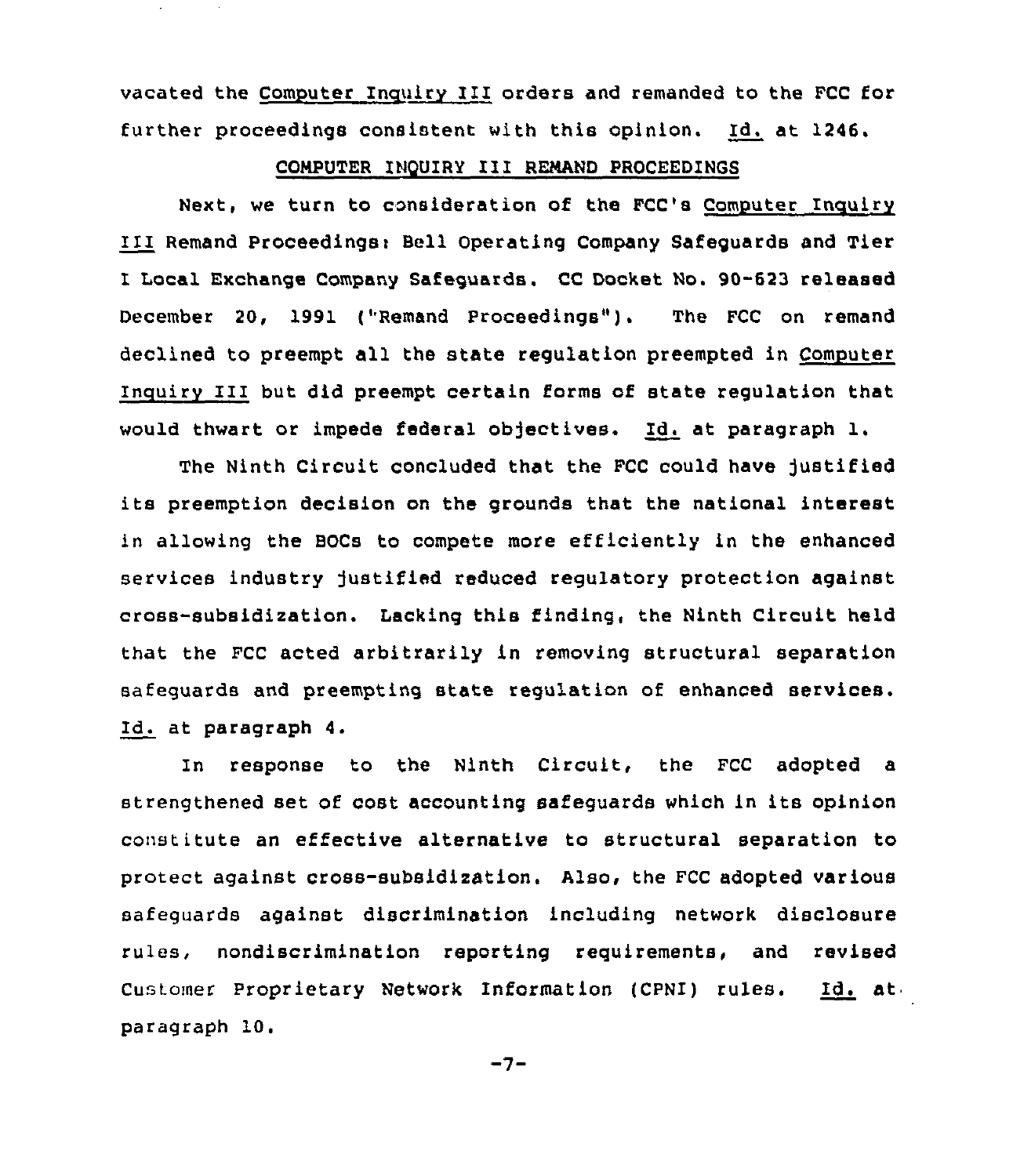The FCC first addressed cross-subsidization safequards. It concluded that the strengthened system of cost accounting safeguards protects ratepayers against cross-subsidization by BOCs. This system consists of five principal parts: (1) effective accounting rules and cost allocation standardsi (2) filed cost allocation manuals reflecting the established rules and standards; (3) independent audits of. carrier cost allocations, requiring a positive opinion that the carriers' allocations comply with the manuals; (4) detailed reporting requirements and the development of an automated system to store and analyze the cost data; and (5) on site audits by FCC Staff, Id. at paragraph 46,

Next, the FCC addressed non-structural safeguards to protect independent enhanced service providers from possible BOC discrimination in access to underlying basic services. These included (1) open network architecture as adopted by the FCC in December 1990; (2) the Computer III nondiscrimination reporting requirements; (3) Computer III network information disclosure rules; and (4) CPNI disclosure rules. Id. at paragraph 57.

The Remand proceeding also discusses preemption issues at length. The FCC stated that:

Preemption of state regulation in this area should be as narrow as possible to accommodate differing state views while preserving federal goals. In this proceeding, we preempt state requirements for structural separation of facilities and personnel used to provide the intrastate portion of jurisdictionally mixed enhanced services,<br>state CPNI rules requiring prior authorization that is not required by our rules, and state network disclosure rules that require initial disclosure at a time different than the federal rule. These state rules would thwart or impede the nonstructural safeguards pursuant to which

-8-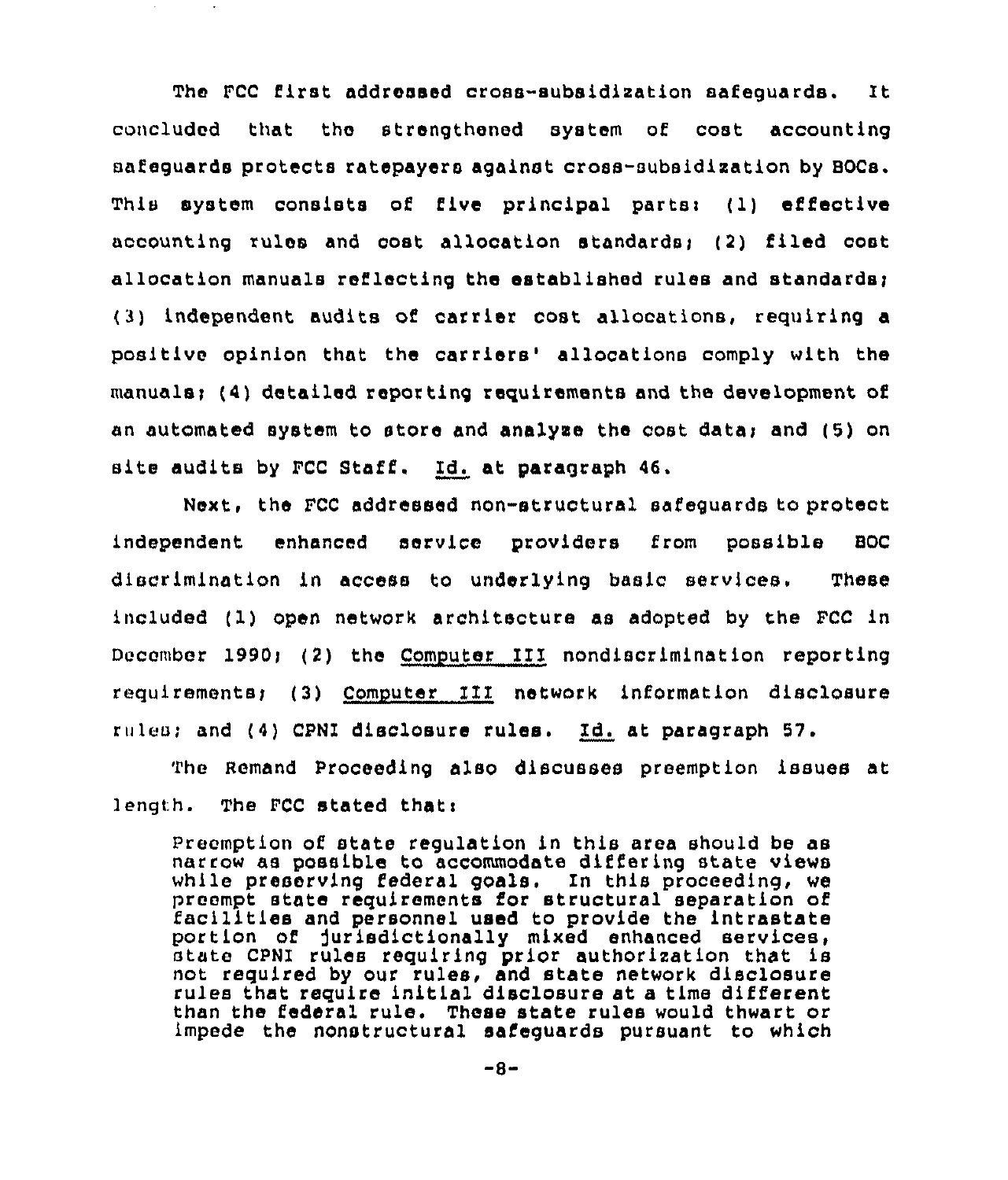AT&T, the BOCs, and the independents may provide<br>interstate enhanced services and the federal goals that<br>they are intended to achieve. We do not preempt the they are intended to achieve. We do not preempt the<br>other state safequards, which we will review if  $saf$ equards, which we necessary, on a case-by-case basis.

Id. at paragraph 121. (Emphasis added.)

According to the FCC, state structural separation requirements that apply to purely intrastate enhanced services or that merely require a separate corporate entity with separate books of accounts for the intrastate portion of jurisdictionally mixed enhanced services would not thwart federal objectives, but state requirements for separation of facilities and personnel used to provide the intrastate portion of jurisdictionally mixed enhanced services would thwart the FCC's objectives and therefore such requirements were preempted. Id. at paragraph 122.

The FCC has found that for a state commission to require separate corporate entities with separate books of account for the intrastate portion of jurisdictionally mixed enhanced services would not thwart the federal objective and, therefore, would not be preempted. This affords the Hentucky Commission latitude in regulating enhanced services. The FCC states that it is not now persuaded that a state requirement for a separate corporate entity with separate books of account for the provision of the intrastate component of a jurisdictionally mixed enhanced service would thwart federal objectives. Id. at paragraph 128.

The FCC determined that carrier implementation of a state's "prior authorization" rule for CPNI where it is not required under the federal rule would effectively require the separation of

 $-9-$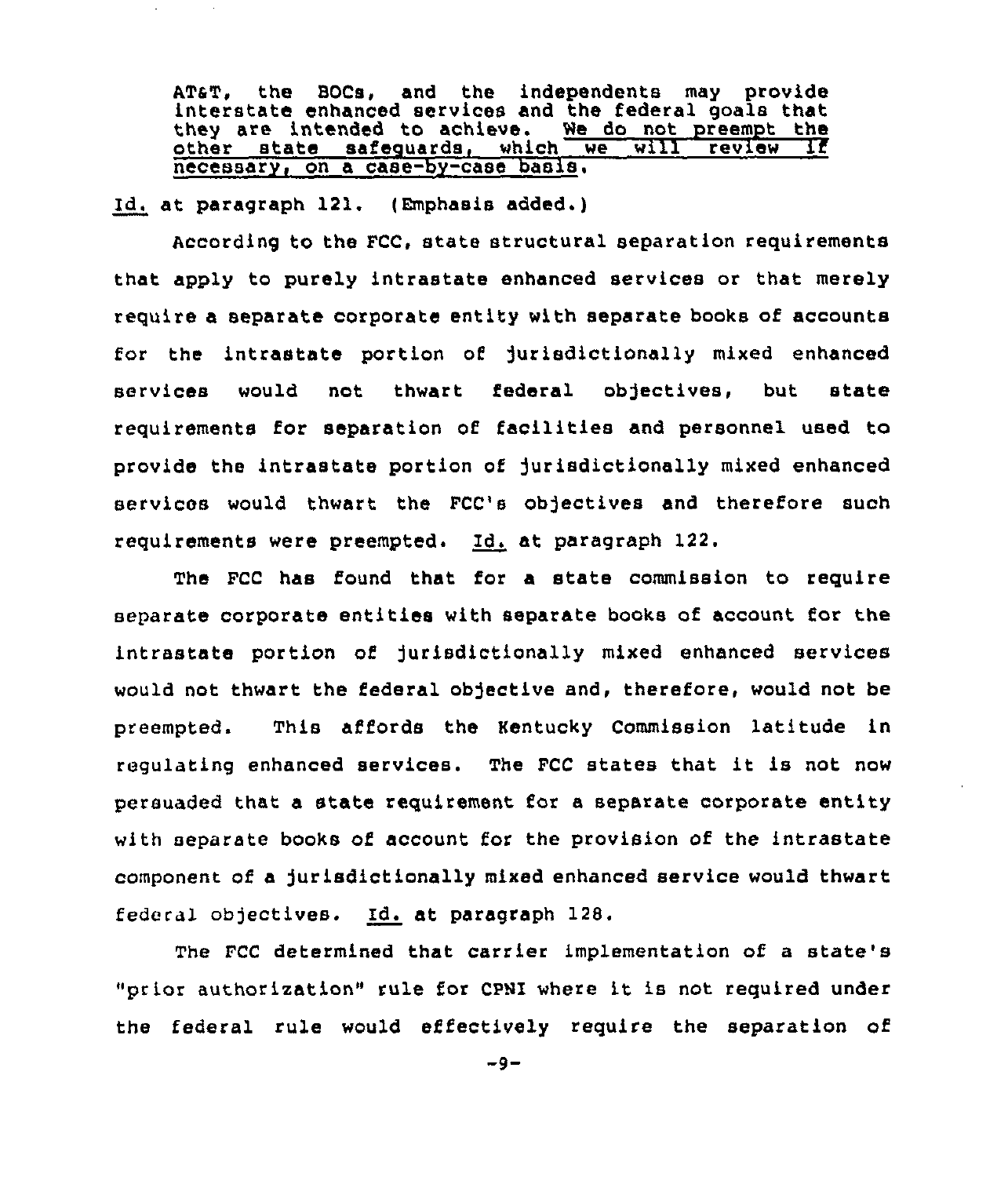marketing and sales personnel dealing with interstate enhanced services from personnel dealing with interstate basic services, Access to CPNI permits integrated marketing of enhanced services and permits the efficient use of carrier resources to provide enhanced services to the mass market. Thus, the FCC preempted state CPNI rules applicable to the BOCs, AT&T, and independents that require prior authorization whenever such authorization is not required by the FCC's rules. No other aspects of state CPNI rules were preempted. Id. at paragraph 130.

Last, the FCC addressed the preemption network disclosure rules for information affecting the interconnection of enhanced service providers. The FCC has required that carriers disclose such network interface information at the "make/buy point." The FCC has preempted state network disclosure rules that require initial disclosure at <sup>a</sup> time different than the FCC rule, but the FCC did not preempt any state rule that required disclosure of different or broader information and will address these situations on a case-by-ease basis. Id. at paragraph 131.

Thus, the FCC Remand Proceeding has left to the states the regulation of enhanced services under a number of circumstances.

### CONCLUSION

Based on the FCC's decision on remand from the Ninth Circuit, regulation of intrastate enhanced service calls by the Kentucky Commission is not preempted, provided the regulation does not thwart narrowly defined federal objectives.

-10-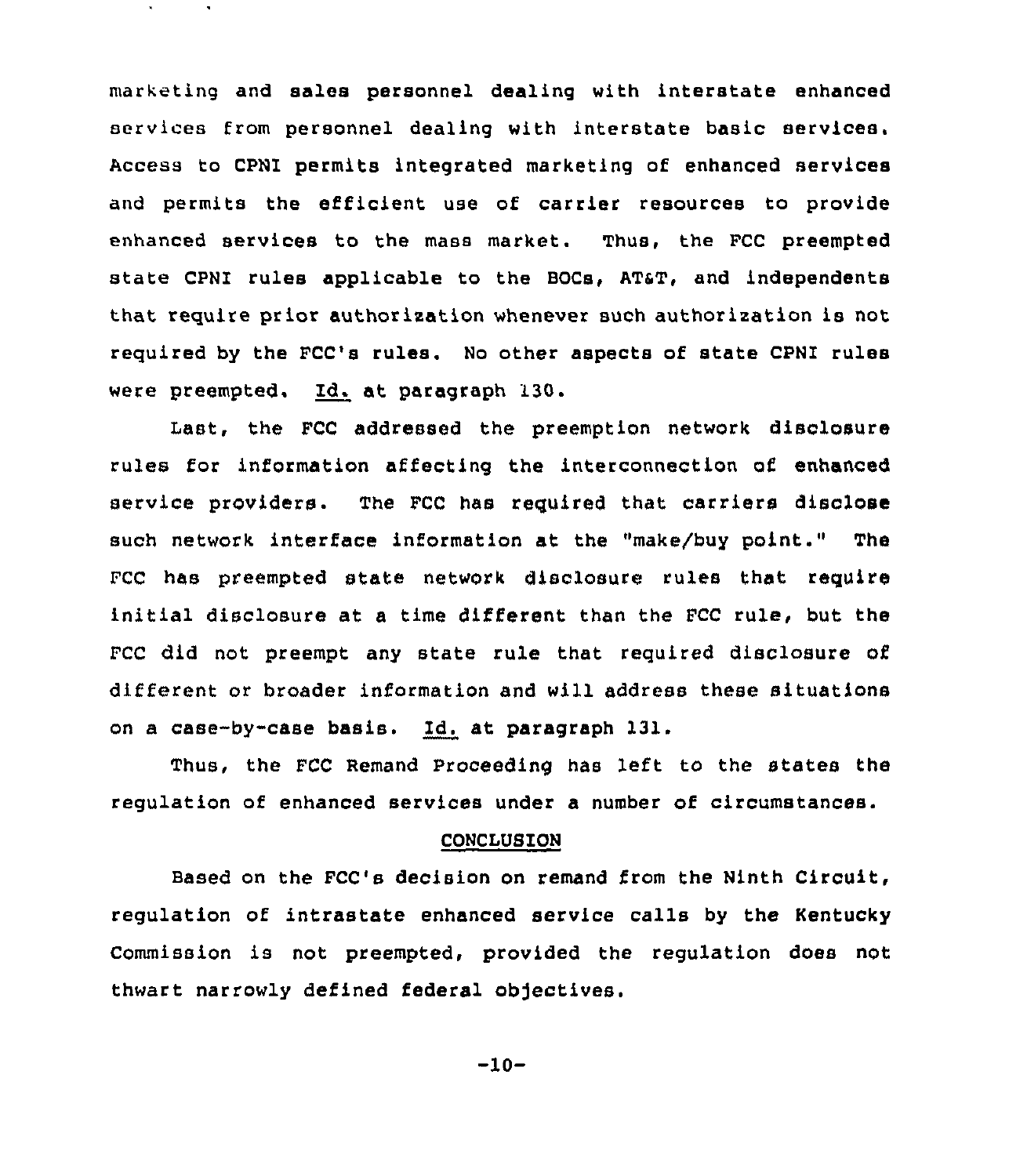The Kentucky Commission does have jurisdiction over the intrastate portions of this jurisdictionally mixed service and can construct reasonable regulations regarding the intrastate portions.

MCI alternately requests in its petition that intrastate enhanced services be exempted from Commission regulation pursuant to the exemption statute and briefly discusses the criteria listed in KRS 278.512. MCI shall address each of the criterion identified in KRS 278.512 and provide additional data to support its petition for exemption from regulation. Upon receipt of this information, the Commission will weigh each of the components and determine the appropriate regulatory status for MCI's enhanced services in Kentucky.

The Commission, having been otherwise sufficiently advised, HEREBY ORDERS thati

1. MCI shall specifically and separately address each criterion identified in KRB 278.512 and shall provide data to support its views no later than April 21, 1993.

2. Requests for information to MC1 from the Commission and any intervenors shall be due no later than May 12, 1993.

3. MCI shall mail or deliver responses to the requests for information no later than June 2, 1993.

4. Any request for a public hearing shall be due no later than June 9, 1993.

"11-